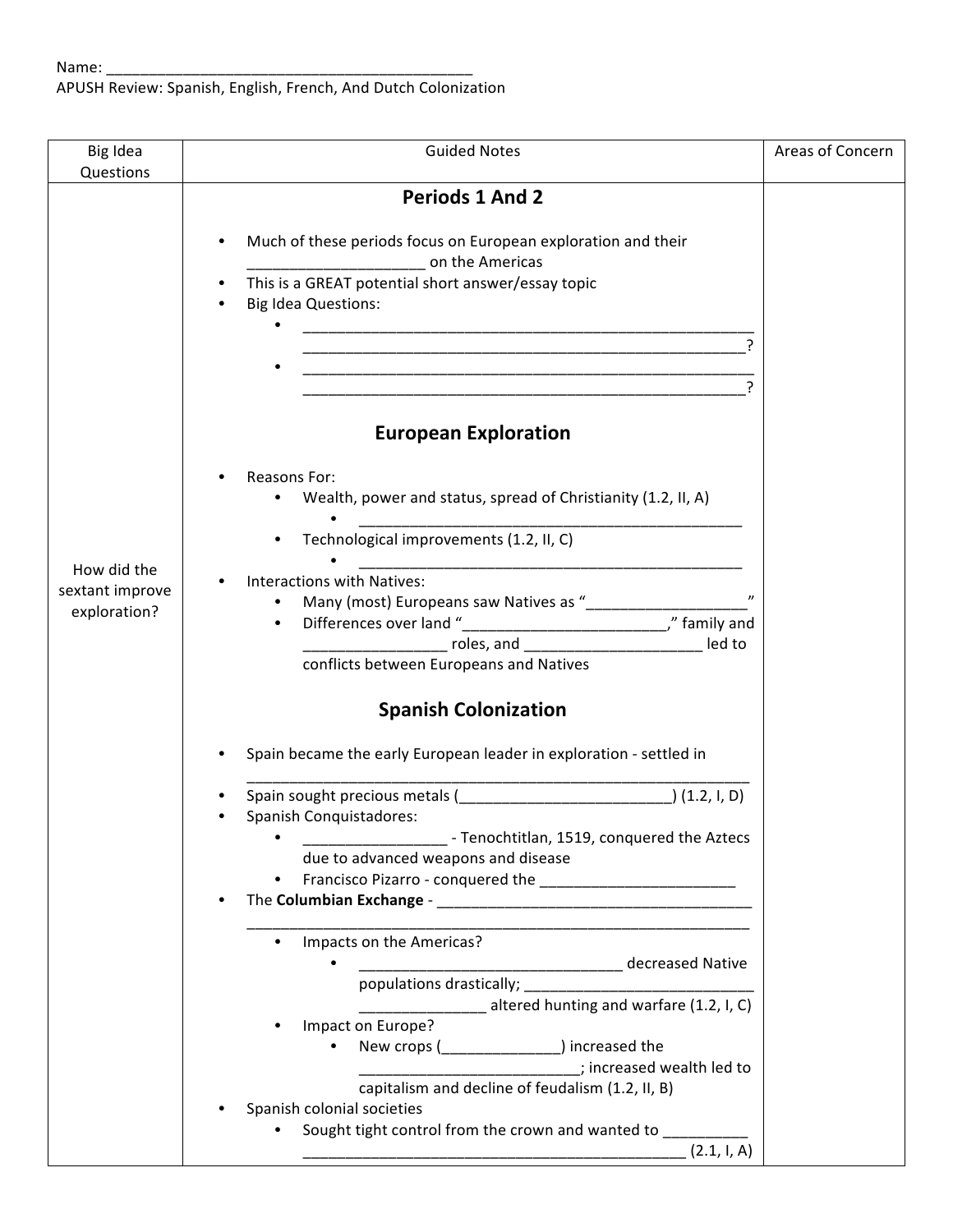|                               | Most Spanish settlers were ________, leading to racially mixed<br>$\bullet$    |
|-------------------------------|--------------------------------------------------------------------------------|
|                               | populations with the Natives                                                   |
|                               | Emergence of a caste system:                                                   |
|                               |                                                                                |
|                               | $\bullet$                                                                      |
|                               | Encomienda System: (1.2, I, D)<br>$\bullet$                                    |
|                               | Royal land grants to Spanish settlers; promise to                              |
|                               |                                                                                |
|                               | and gain _____________________ from the Natives                                |
|                               | $\bullet$                                                                      |
|                               | Debates over how Natives should be treated: (16th century)                     |
|                               | Juan de Sepulveda                                                              |
|                               | Argued harsh treatment of Natives was __________<br>$\bullet$                  |
|                               | Bartolome de Las Casas<br>$\bullet$                                            |
|                               | Advocated for better treatment of Natives                                      |
|                               | Helped lead to the decline of the ________________<br>$\bullet$                |
|                               |                                                                                |
|                               | Writings introduced the idea of the "Black Legend" -<br>$\bullet$              |
|                               |                                                                                |
| How could the                 |                                                                                |
| Pueblo Revolt                 | Pueblo Revolt: (1680)                                                          |
| be seen as a                  | Pueblo Indians (New Mexico) successfully rid the Spanish for                   |
| "successful                   |                                                                                |
| failure?"                     | After Spain regained control, they became more<br>$\bullet$                    |
|                               | <b>Example 2018</b> of Native culture                                          |
|                               |                                                                                |
|                               | 1st permanent settlement was ______________________ in 1607                    |
|                               | Settled along the Atlantic in the present-day                                  |
|                               |                                                                                |
|                               | Applied many of the same tactics used in Ireland towards the Natives           |
|                               | $\bullet$                                                                      |
|                               |                                                                                |
|                               | to colonies, focused on ________________________________, and had hostile      |
|                               | relationships with Natives (2.1, I, C)                                         |
| What did John                 | New England Colonies (Massachusetts, Rhode Island): (2.1, III, A)<br>$\bullet$ |
|                               |                                                                                |
| Winthrop mean<br>when he gave |                                                                                |
|                               | focused on agriculture and commerce                                            |
| Hill" speech?                 | Those that were not "like-minded believers" were outcasts -<br>$\bullet$       |
|                               | Middle Colonies (Pennsylvania, New York):(2.1, III, B)                         |
|                               |                                                                                |
|                               | Most diverse religiously, ethnically, and demographically of                   |
|                               | English colonies<br>$\bullet$                                                  |
| his "City Upon A              | Many immigrants from Europe, __________________                                |
|                               | Pennsylvania -                                                                 |
|                               | William Penn's "Holy Experiment"                                               |
|                               | Southern Colonies: (2.1, III, C)                                               |
|                               | Chesapeake (Maryland and Virginia) and North Carolina -                        |
|                               | focused on ______________________, initially used ___________                  |
|                               | Later African slavery (post<br>Bacon's Rebellion)                              |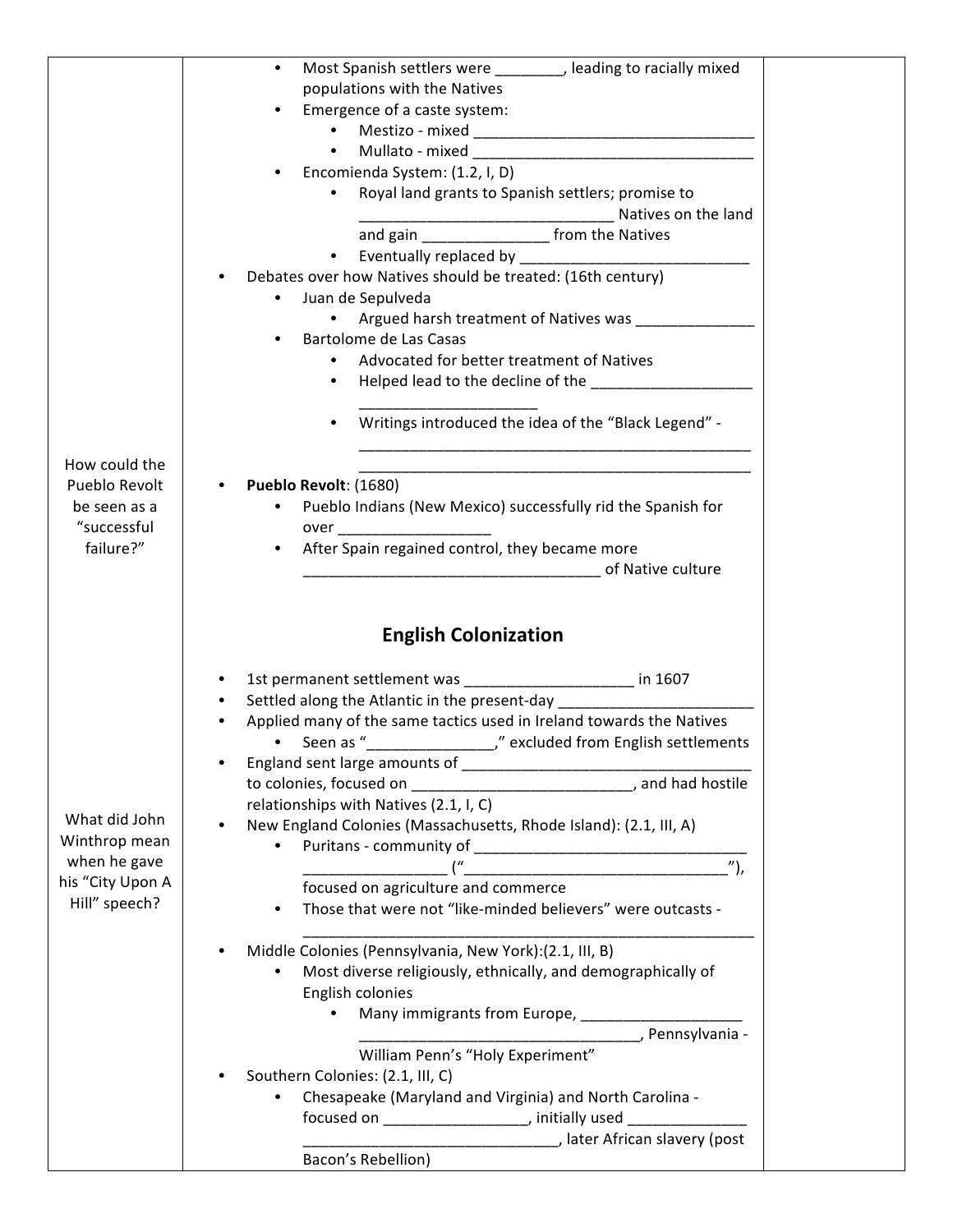|                            | South Carolina and the West Indies - focused on                                                |  |
|----------------------------|------------------------------------------------------------------------------------------------|--|
|                            | Colonies had some form of representative assembly<br>$\bullet$                                 |  |
|                            | ** $(2.3, 11, 8)$ :<br>$\bullet$                                                               |  |
|                            | • Idea that colonies exist for the benefit of the mother country<br>Provide                    |  |
|                            | Focused on controlling balance of trade - more<br>$\bullet$                                    |  |
|                            | _________ should flow into the country than out                                                |  |
|                            | Navigation Acts - allowed for colonies to trade                                                |  |
|                            |                                                                                                |  |
|                            | • Many colonists resisted these acts and ______________                                        |  |
|                            | <b>French Colonization</b>                                                                     |  |
|                            | Samuel de Champlain founded Quebec in 1608 (1 year after Jamestown)                            |  |
|                            | Most of the colonists were ___________<br>$\bullet$                                            |  |
|                            | • Like Spain, France accepted _________________                                                |  |
|                            |                                                                                                |  |
|                            | $\bullet$                                                                                      |  |
|                            | relations with Natives<br>• Coureurs des bois - French "runners of the woods"                  |  |
|                            | New France had a governor-general that ruled and was appointed in<br>$\bullet$                 |  |
|                            | Paris                                                                                          |  |
|                            |                                                                                                |  |
|                            | <b>Relations with Natives:</b><br>$\bullet$                                                    |  |
|                            | Did not take a substantial amount of Native _____ (like English)                               |  |
|                            | Did not force them into ________________(like ___________________________________<br>$\bullet$ |  |
|                            | Christian Indians were allowed to have a lot of autonomy                                       |  |
|                            |                                                                                                |  |
|                            | $\bullet$                                                                                      |  |
| How were the<br>French and | <b>Dutch Colonization</b>                                                                      |  |
| Dutch similar in           | Henry Hudson of the Dutch East India Company reached NY in 1609                                |  |
| their                      | $\bullet$                                                                                      |  |
| colonization of            | and Albany                                                                                     |  |
| the Americas?              | Like the French, the Dutch sent _____________________________ to<br>$\bullet$                  |  |
|                            |                                                                                                |  |
|                            | with Natives $(2.2, I, B)$                                                                     |  |
|                            | $\bullet$                                                                                      |  |
|                            | together and sharing the profits and losses of voyages - helped lead to                        |  |
|                            | modern ________________________________                                                        |  |
|                            | New Netherland - dominated the Atlantic slave trade<br>$\bullet$                               |  |
|                            | Married women ________________________________ when married<br>$\bullet$                       |  |
|                            | (unlike English women who lost land)<br>$\bullet$                                              |  |
|                            | Some religious toleration - privately, not publicly                                            |  |
|                            | <b>Test Tips</b>                                                                               |  |
|                            | Multiple-Choice and Short Answer:<br>$\bullet$                                                 |  |
|                            | (3 Gs,                                                                                         |  |
|                            | technological improvements)                                                                    |  |